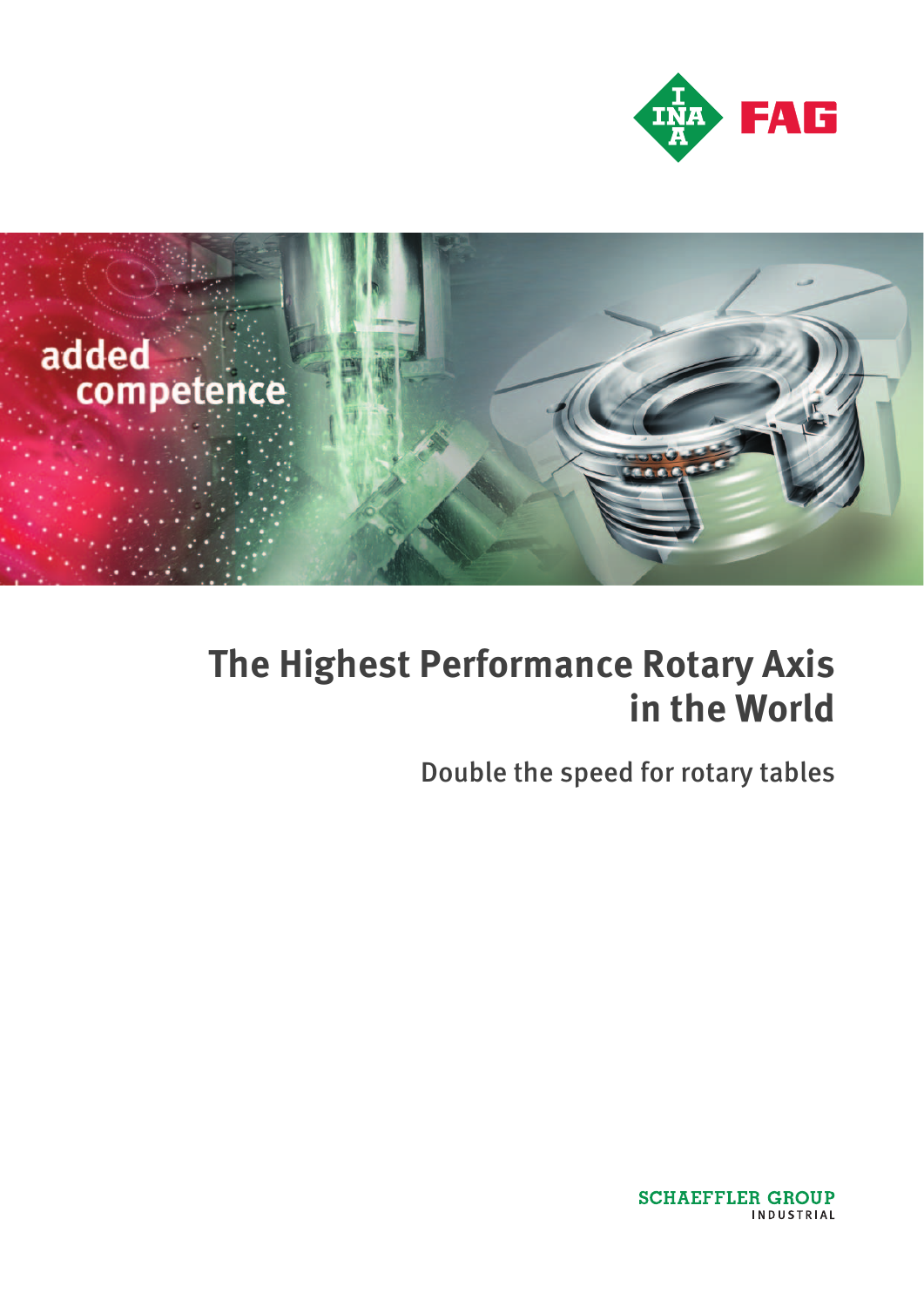# Double the speed for rotary tables

# **The highest performance rotary axis in the world**



*Figure 1:* Rotary axis with axial angular contact ball bearing ZKLDF and torque motor RKI

**For the compact bearing support of rotary tables, Schaeffler Group Industrial has improved the internal construction of the double row axial angular contact ball bearing ZKLDF to the extent that the limiting speed is double its former value. At the same time, the frictional torque is reduced while the high accuracy and rigidity of the bearing are maintained without compromise. Especially when used in combination with the new torque motors RKI from IDAM, which now also have significantly higher speeds, new possibilities are opened up in the field of turning and milling that could not previously be achieved using standard components.**

### **Higher speeds, lower friction**

The continuing development of machining centres requires bearing arrangements with increasing performance characteristics.

Rotary tables for machine tools are often equipped with an additional main spindle function for turning operation. The speed, frictional torque, rigidity and accuracy of the rotary table bearings must fulfil the requirements associated with these highly dynamic machining cycles. The limiting speed is of particular importance here. It determines the smallest turning diameter to which the cutting speeds can be used that are ideal for the cutting process, *Figure 2*.



*Figure 2:* Larger turning diameter range through increased limiting speed with ZKLDF..-B

In terms of the performance capacity of the machine tool, this means: maximum productivity and excellent surface quality, even with small machining diameters.

In the bearing arrangement, it is therefore necessary to minimise the influences of friction while maintaining or even improving other performance characteristics such as load carrying capacity and rigidity.

The new Generation B of the bearing series ZKLDF with its improved internal construction demonstrates the success of Schaeffler Group Industrial in doubling the former limiting speeds  $n_G$ of almost all sizes.

For example, the limiting speed of series ZKLDF325 in its predecessor version A is increased from 1000  $min^{-1}$ to a limiting speed of 2000 min<sup>-1</sup> for the new design B, *Figure 3*.



*Figure 3:* Increase in limiting speed with ZKLDF..-B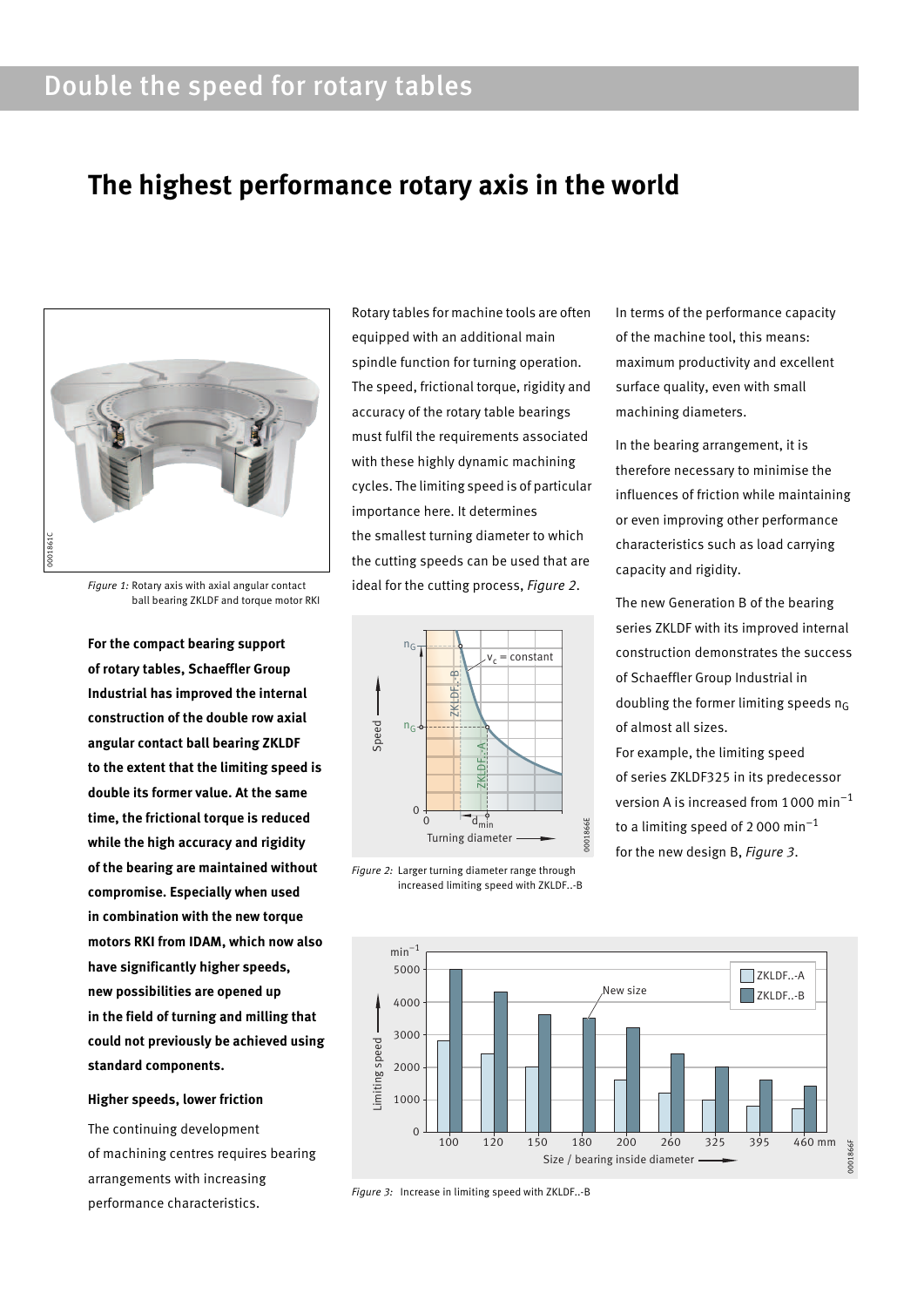# **Significant reduction in frictional torque and induced heat**

In order to achieve the speed increase, the bearing frictional torque was for example significantly reduced while the high level of rigidity was maintained, *Figure 6*. At any selected operating point, for example at 1000 min–1 and without external load, the bearing frictional torque of size 325 is reduced from 3,8 Nm to 1,3 Nm. This reduction to almost one third of the original value not only allows the increase in speed as described but also reduces the extent of the heating caused by friction. A lower bearing temperature leads to smaller thermally-induced changes in the geometry of the machine structure. As a result, higher machining accuracy is achieved.

In practice, this means: even at the maximum constant speed of 2 000 min<sup>-1</sup>, size 325 for example reaches an averaged bearing frictional torque of approx. 3 Nm and an equilibrium temperature on both bearing rings of only 20 K higher than the ambient temperature, *Figure 7*.

#### **Expanded relubrication options**

As part of the changeover to Generation B, the bearing design has been optimised further. In order to expand the relubrication options, the new Generation B has not only a lubrication groove on the bearing outside diameter but also an additional lubrication duct in the screw mounting face of the bearing.

Lubricant feed can thus be carried out irrespective of the radial seat design of the bearing, *Figure 4* and *Figure 5*.



*Figure 4:* Relubrication via the lubrication groove in the outer ring



*Figure 5:* Relubrication via the outer ring screw mounting face



*Figure 6:* Reduction in frictional torque without any effect on high rigidity



*Figure 7:* Reduced bearing friction for minimal heating even during long term operation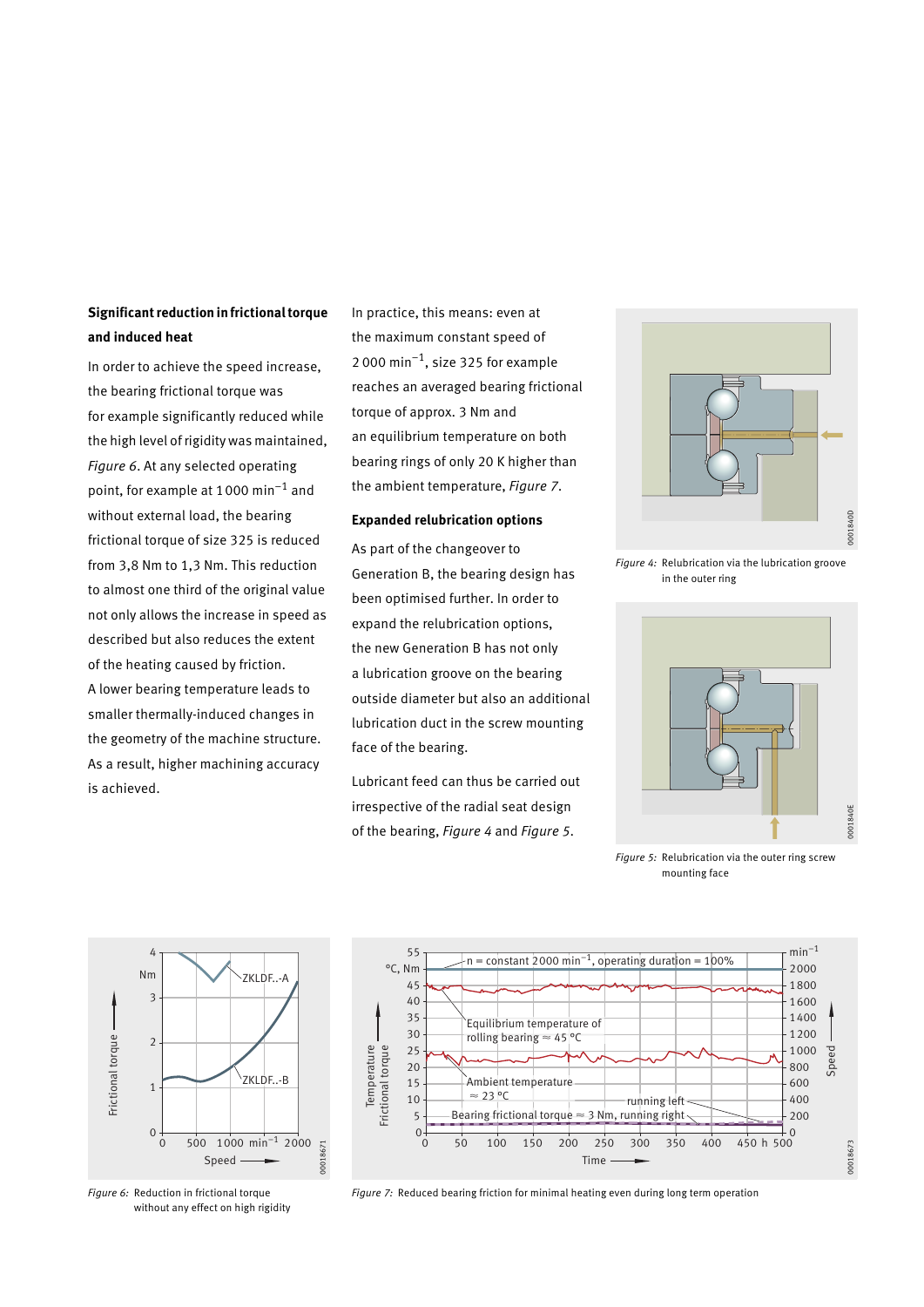# **High performance direct drive of the rotary table using torque motors RKI**

The new series of rotary high performance direct drives RKI from IDAM offers outstanding and previously unattainable performance characteristics, *Figure 8*.



*Figure 8:* Direct drive of series RKI

With an increase of more than 400% in speed and a torque approx. 30% higher compared with series RI, the new direct drives RKI are extremely attractive for use in machine tools.

Downsizing may also be a convincing option. For the same power level, motor sizes can be adjusted and the costs for the inverter and motor reduced.

#### **Design of the series RKI**

The new direct drive RKI does not have the surface magnets on the rotor that are used in the standard series RI. The rotor in series RKI comprises an assembly of steel sheets with numerous embedded magnets. This can also be described as a magnet system that bundles the magnetic flow. The magnetic flow density B in this case is approx. 30% higher compared to similar surface magnets. The formula  $F = B \cdot 1 \cdot 1$  that can be used to calculate the force generated in a motor shows clearly that the 30% increase in flow density B feeds directly and proportionately into the generated force. It can be assumed that the current carrying capacity I and coil length l are unchanged.

It can also be seen that a torque up to 30% higher can be generated from a motor (stator and rotor) simply by replacing the rotor. The additional torque gained has an influence on the countervoltage and thus on the speed adjustment of the entire system.

Whenever a magnet moves past the coil, the magnetic field induces a voltage in the coil.

The magnitude of this voltage is dependent on the speed of the magnet.

The higher the relative speed between the two, in other words the more rapidly the field changes, the greater the

induced voltage. The problem with this effect is that, where high countervoltages are present, it is no longer possible to implant a current into the motor. In this case, strong vibrations will normally occur before the axis can no longer be measured.

The time at which the effect begins to act is substantially dependent on two values: the intermediate circuit voltage of the inverter and the inductance (countervoltage constant) of the motor. The maximum permissible intermediate circuit voltage of common inverter models is normally restricted to between 540 V and 600 V.

This means that the only possibility for changing the speed of a motor lies in adjustment of the winding. The inductance of the motor is reduced by processing of a thicker wire. The extent to which the inductance decreases corresponds approximately to the increase in the amperage required by the motor. If the inductance is halved, this corresponds to approximately twice the current.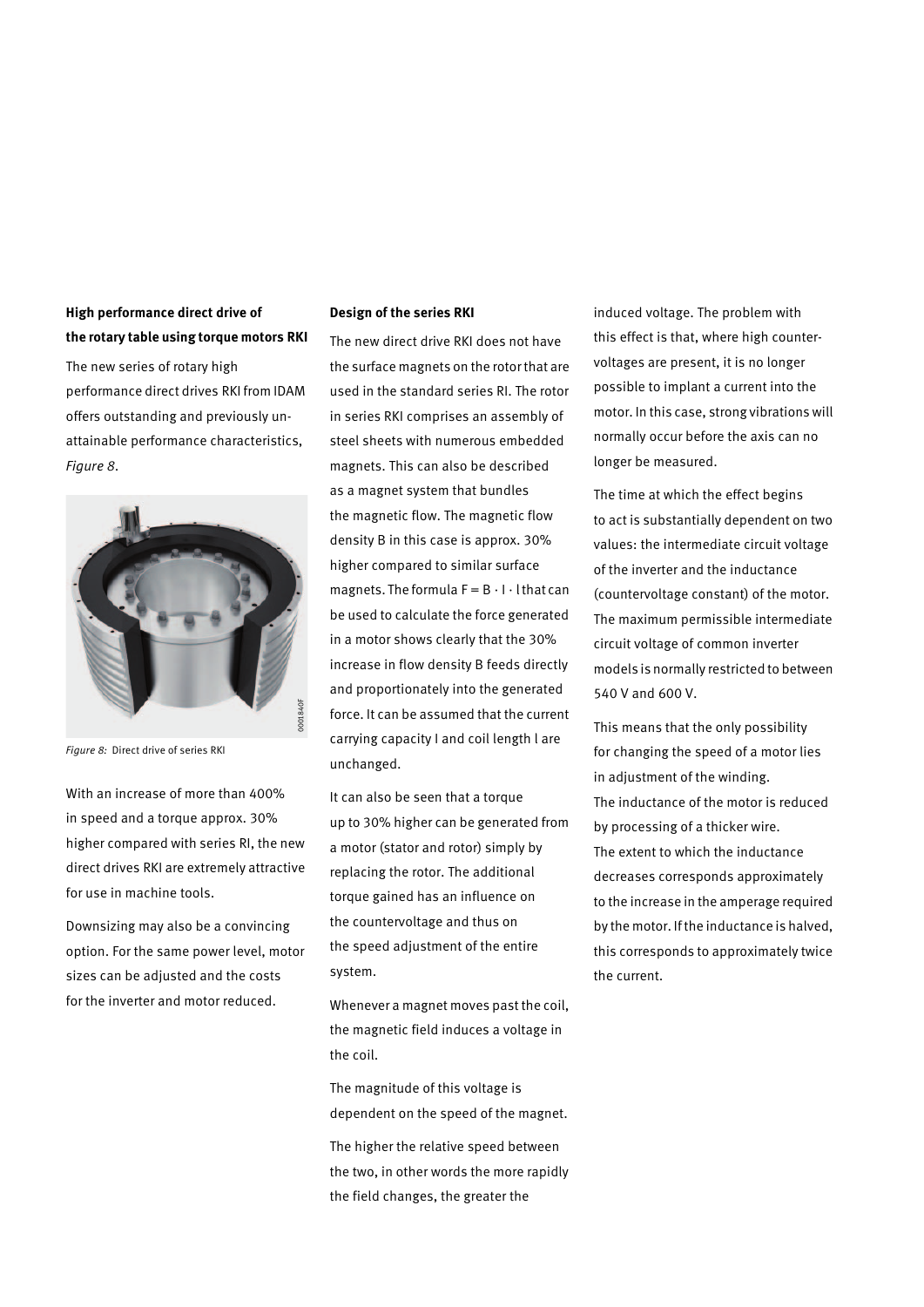# **Torque, load pulsation and latching forces**

Each system is designed for certain current densities in the winding. For example, the operating principle is secured not by sending one ampere through 50 turns with a conductor crosssection of 1  $mm<sup>2</sup>$  but by sending two amperes through 25 turns with 2 mm2. The current density within the motor thus remains the same.

In a direct comparison between a standard drive of series RI with winding WL and series RKI with the same winding WL, it can be clearly seen that the achievable speed in this design of series RKI is reduced, *Figure 9*.

In the case of the new series RKI with high current winding Zx, however, a higher torque and a significantly higher speed can be achieved.

Through adjustment of the winding, the mechanical power can be increased by a factor of five.

A focus just on efficiency and thus the extent of power loss as heat at a given torque shows a further significant improvement. A direct comparison is possible with the aid of the motor constant.

The motor constant  $k_m$  (Nm/W<sup>1/2</sup>) indicates how much heat is generated at a particular torque. The power loss is calculated as  $P_v = (M/k_m)^2$  which means that, if the constant  $k_m$  is halved, the loss is increased by a factor of four. A comparison of series RI and RKI shows that up to 60% of the power loss can be saved for the same output torque. A a result, less heat is generated and the requirement for cooling is reduced accordingly. This in turn leads to lower operating costs (TCO).

#### **Applications**

With all these advantages, series RKI is predestined for use in low speed and high speed rotary axes as well as high power spindle applications. Due to the increase in power, it is possible to either downsize or upgrade the application without the need for fundamental changes to the design.

#### **The fastest rotary axis**

Through the combination of axial angular contact ball bearings ZKLDF of Generation B with torque motors RKI, rotary axes using standard components can be achieved with previously unattainable performance characteristics. In this way, these products make a decisive contribution to increasing the productivity of machine tools.



*Figure 9:* Comparison of torque and speed of series RI and RKI with different windings